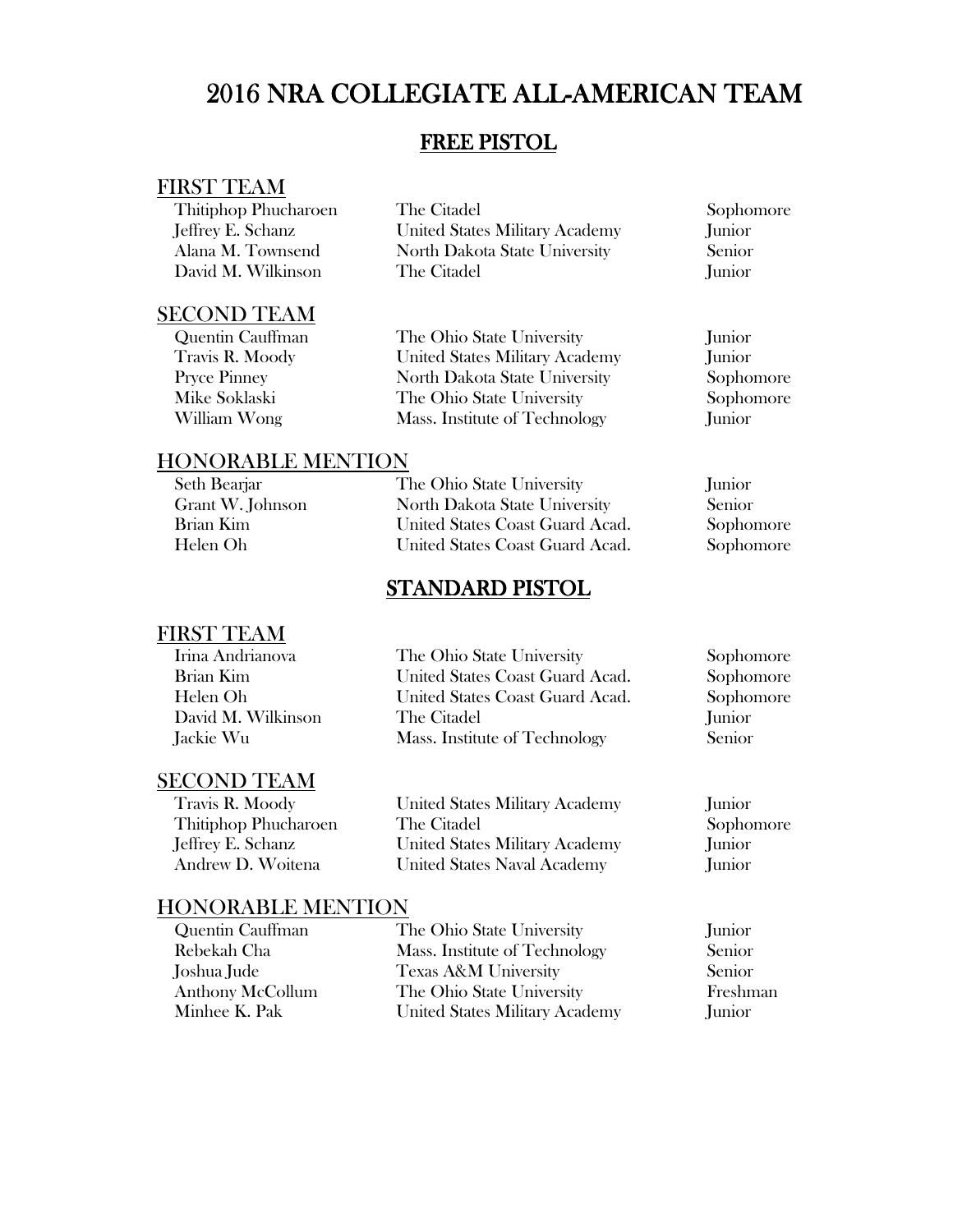### AIR PISTOL

### FIRST TEAM

| <b>Anthony McCollum</b> | The Ohio State University       | Freshman  |
|-------------------------|---------------------------------|-----------|
| Helen Oh                | United States Coast Guard Acad. | Sophomore |
| Thitiphop Phucharoen    | The Citadel                     | Sophomore |
| Mike Soklaski           | The Ohio State University       | Sophomore |
| Alana M. Townsend       | North Dakota State University   | Senior    |
| Anthony J. Veith        | United States Military Academy  | Senior    |
|                         |                                 |           |

### SECOND TEAM

| Irina Andrianova      |
|-----------------------|
| Travis R. Moody       |
| Jeffrey E. Schanz     |
| Emily M. Schwendinger |
| <b>Brett Tucker</b>   |
| David M. Wilkinson    |
| Nathan M. Williams    |
| Jackie Wu             |

### The Ohio State University Sophomore United States Military Academy Junior<br>
United States Military Academy Junior United States Military Academy r The Citadel Senior<br>The University of Akron Freshman The University of Akron The Citadel Junior United States Naval Academy Junior Jackie Wu Mass. Institute of Technology Senior

### HONORABLE MENTION

| Seth Bearjar        | The Ohio State University       | Junior |
|---------------------|---------------------------------|--------|
| Rebekah Cha         | Mass. Institute of Technology   | Senior |
| Joshua Jude         | <b>Texas A&amp;M University</b> | Senior |
| Elizabeth Szalajko  | The Ohio State University       | Junior |
| <b>Bryce Tucker</b> | The University of Akron         | Junior |
| Sonia Zhang         | Mass. Institute of Technology   | Junior |
|                     |                                 |        |

### SPORT PISTOL

### FIRST TEAM

| Irina Andrianova   | The Ohio State University       | Sophomore |
|--------------------|---------------------------------|-----------|
| Helen Oh           | United States Coast Guard Acad. | Sophomore |
| Alana M. Townsend  | North Dakota State University   | Senior    |
| <b>SECOND TEAM</b> |                                 |           |
| Elizabeth Szalajko | The Ohio State University       | Junior    |
| Jackie Wu          | Mass. Institute of Technology   | Senior    |
| Sonia Zhang        | Mass. Institute of Technology   | Junior    |

| Minhee K. Pak | United States Military Academy | Junior |
|---------------|--------------------------------|--------|
|---------------|--------------------------------|--------|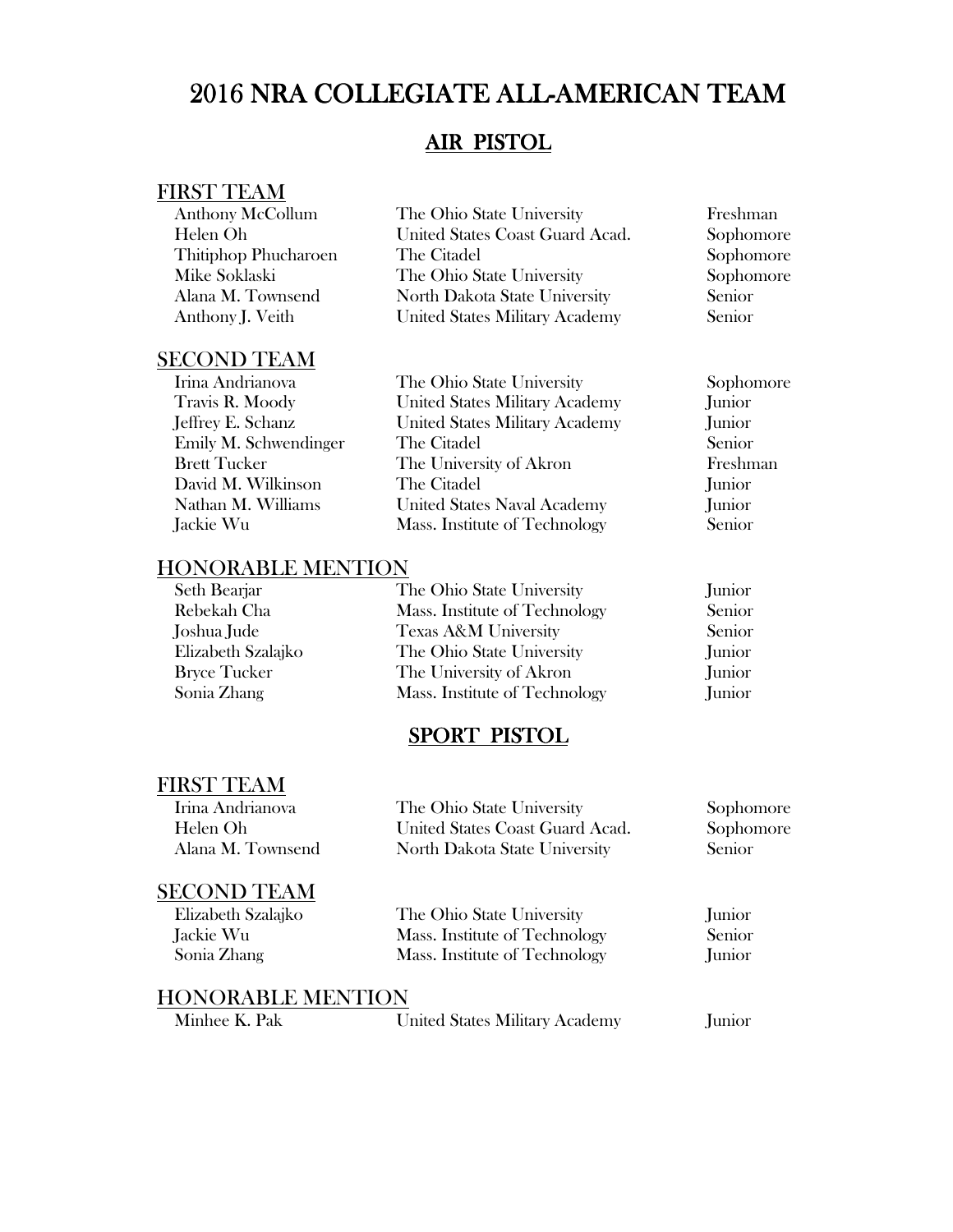### SMALLBORE RIFLE

### FIRST TEAM

| <b>Michael Bamsey</b>   | <b>West Virginia University</b>   | Senior    |
|-------------------------|-----------------------------------|-----------|
| Hanna Carr              | University of Kentucky            | Freshman  |
| Rachel Garner           | <b>Texas Christian University</b> | Freshman  |
| Meelis Kiisk            | West Virginia University          | Senior    |
| Jean-Pierre Lucas       | West Virginia University          | Junior    |
| Sagen Maddalena         | University of Alaska Fairbanks    | Sophomore |
| Ivan Roe                | <b>Murray State University</b>    | Sophomore |
| Barbara Schlapfer       | <b>Murray State University</b>    | Freshman  |
| <b>Timothy Sherry</b>   | University of Alaska Fairbanks    | Senior    |
| <b>Garrett Spurgeon</b> | <b>West Virginia University</b>   | Senior    |
|                         |                                   |           |

### SECOND TEAM

| Hannah Black           |
|------------------------|
| Bernard Cheezum III    |
| <b>Ben Estes</b>       |
| Lucas Kozeniesky       |
| <b>Remington Lyman</b> |
| Denise Martin          |
| Mackenzie Martin       |
| Rachel Martin          |
| Patrick Sunderman      |
| Virginia Thrasher      |

| Hannah Black               | <b>Texas Christian University</b>    | Senior        |
|----------------------------|--------------------------------------|---------------|
| <b>Bernard Cheezum III</b> | The Ohio State University            | Sophomor      |
| <b>Ben Estes</b>           | <b>Murray State University</b>       | Sophomor      |
| Lucas Kozeniesky           | North Carolina State University      | Junior        |
| <b>Remington Lyman</b>     | The Ohio State University            | <b>Senior</b> |
| Denise Martin              | The University of Nebraska - Lincoln | Senior        |
| Mackenzie Martin           | <b>Murray State University</b>       | Freshman      |
| Rachel Martin              | The University of Nebraska - Lincoln | Junior        |
| Patrick Sunderman          | West Virginia University             | Senior        |
| Virginia Thrasher          | West Virginia University             | Freshman      |

Sophomore Sophomore

| Elizabeth Gratz     | West Virginia University          | Sophomore |
|---------------------|-----------------------------------|-----------|
| David Higgins       | United States Air Force Academy   | Senior    |
| Sally Li            | <b>Texas Christian University</b> | Junior    |
| Samantha Bullard    | Jacksonville State University     | Senior    |
| Mitchell Van Patten | University of Nevada - Reno       | Freshman  |
|                     |                                   |           |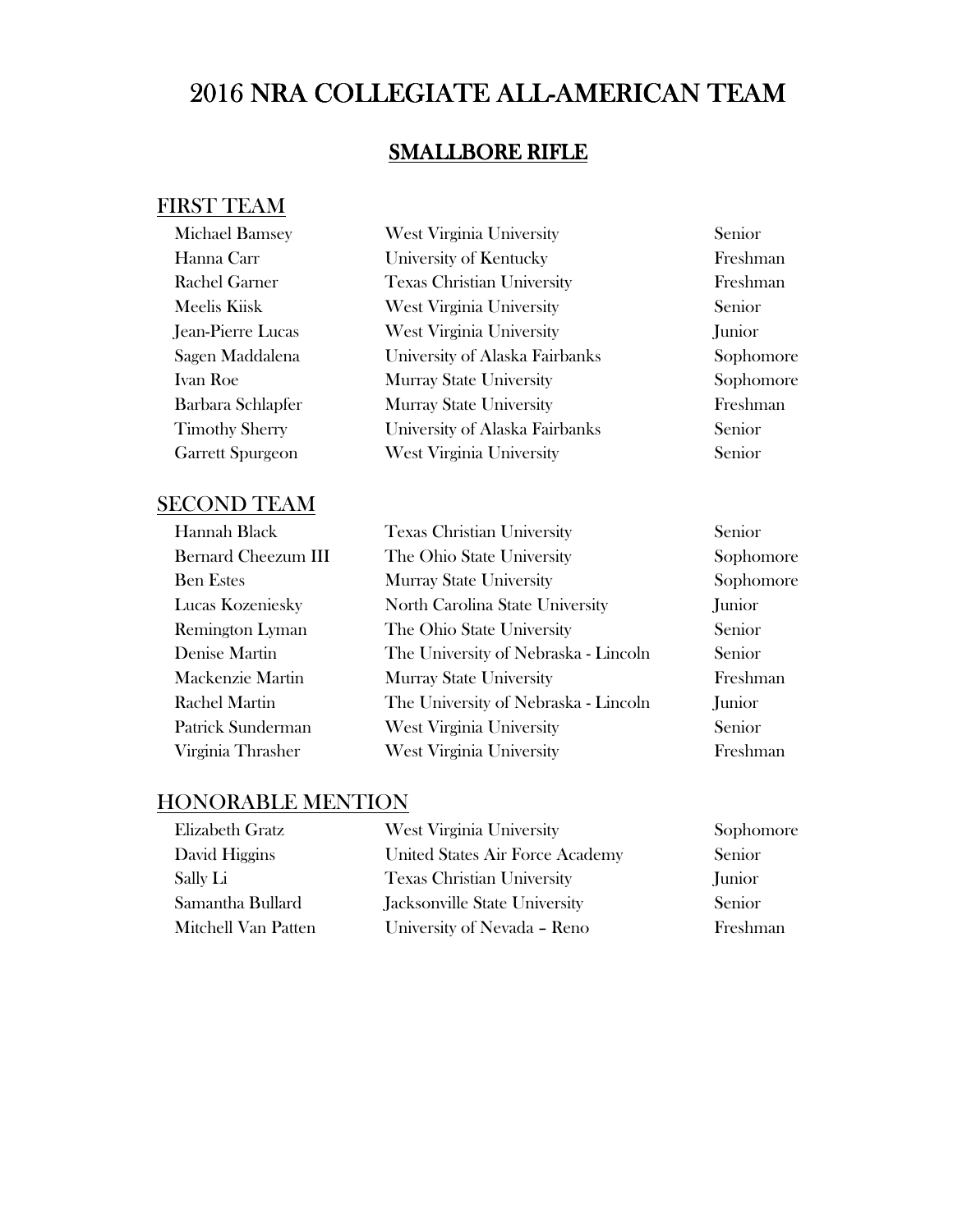### AIR RIFLE

### FIRST TEAM

| Hannah Black            | <b>Texas Christian University</b> | Senior        |
|-------------------------|-----------------------------------|---------------|
| Elizabeth Gratz         | West Virginia University          | Sophomore     |
| <b>Heather Kirby</b>    | University of Kentucky            | Junior        |
| Sally Li                | <b>Texas Christian University</b> | Junior        |
| Sagen Maddalena         | University of Alaska Fairbanks    | Sophomore     |
| <b>Mindy Miles</b>      | <b>Texas Christian University</b> | Sophomore     |
| Ivan Roe                | <b>Murray State University</b>    | Sophomore     |
| <b>Garrett Spurgeon</b> | <b>West Virginia University</b>   | <b>Senior</b> |
| Patrick Sunderman       | <b>West Virginia University</b>   | Senior        |
| Virginia Thrasher       | West Virginia University          | Freshman      |
|                         |                                   |               |

### SECOND TEAM

| Hanna Carr             | University of Kentucky            | Freshman |
|------------------------|-----------------------------------|----------|
| Nicole Hankey          | <b>Texas Christian University</b> | Freshman |
| Ryan Jacobs            | United States Air Force Academy   | Junior   |
| Meelis Kiisk           | West Virginia University          | Senior   |
| Lucas Kozeniesky       | North Carolina State University   | Junior   |
| <b>Remington Lyman</b> | The Ohio State University         | Senior   |
| Sonya May              | University of Kentucky            | Junior   |
| <b>Tyler Rico</b>      | United States Air Force Academy   | Senior   |
| Barbara Schlapfer      | <b>Murray State University</b>    | Freshman |
| <b>Alison Weisz</b>    | University of Mississippi         | Junior   |

| <b>Spencer Cap</b>       | United States Air Force Academy    | Freshman |
|--------------------------|------------------------------------|----------|
| Jodi Cull-Host           | <b>United States Naval Academy</b> | Senior   |
| <b>Jean-Pierre Lucas</b> | <b>West Virginia University</b>    | Junior   |
| Mackenzie Martin         | <b>Murray State University</b>     | Freshman |
| <b>Brandon Muske</b>     | Jacksonville State University      | Junior   |
| <b>Timothy Sherry</b>    | University of Alaska Fairbanks     | Senior   |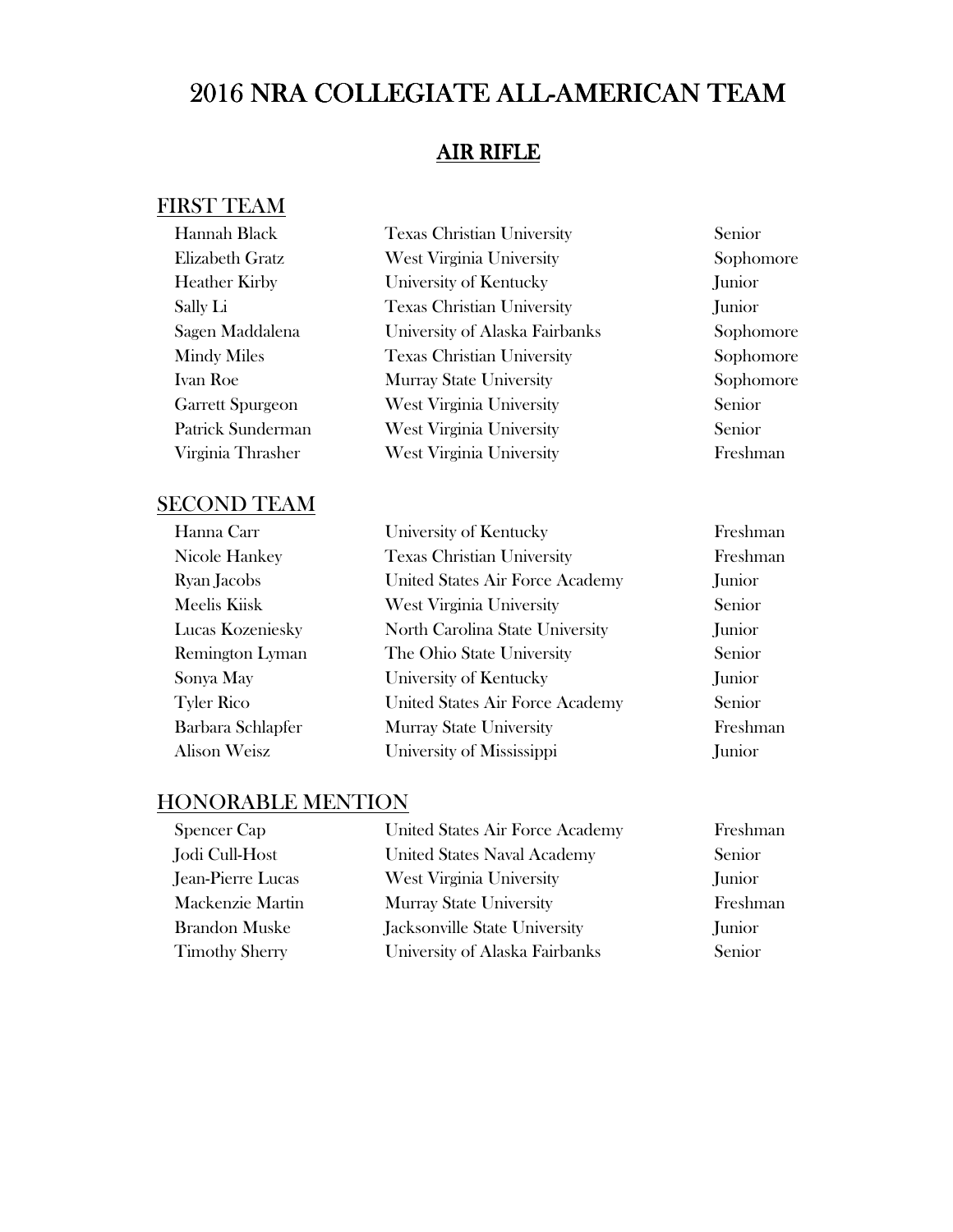### **SHOTGUN**

### FIRST TEAM

Drew Lieske Hillsdale College

#### SECOND TEAM

| Derek Vacco             |
|-------------------------|
| Nathan Walls            |
| Ian Dupre               |
| Cody Escritt            |
| Trevor Shockley         |
| Trevor Jensen           |
| Keenan Kremke           |
| Tyler Hickman           |
| <b>Bradley Beckmann</b> |
| Nash Porter             |

Thomas Bayer Texas A&M University Austin Svoboda Fort Hays State University Brady Simms Lindenwood University Chase Walter **Lindenwood University** Matthew Griffiths **Lindenwood University** Remington McBee Schreiner University James Barnard Lindenwood University Shawn Kemeter **Lindenwood University** Will Thomas **Lindenwood University** Jenni Clark Sam Houston State University

> George Mason University University of Missouri Hillsdale College Fort Hays State University Lindenwood University Pima Community College Midland University Bethel University Lindenwood University Texas A&M University

| William Faeth                 | Midland University                               |
|-------------------------------|--------------------------------------------------|
| Jason Varozza                 | Lindenwood University                            |
| <b>Anthony Borders</b>        | <b>Midland University</b>                        |
| Joe Kain<br>Melissa Barringer | Hillsdale College<br><b>Schreiner University</b> |